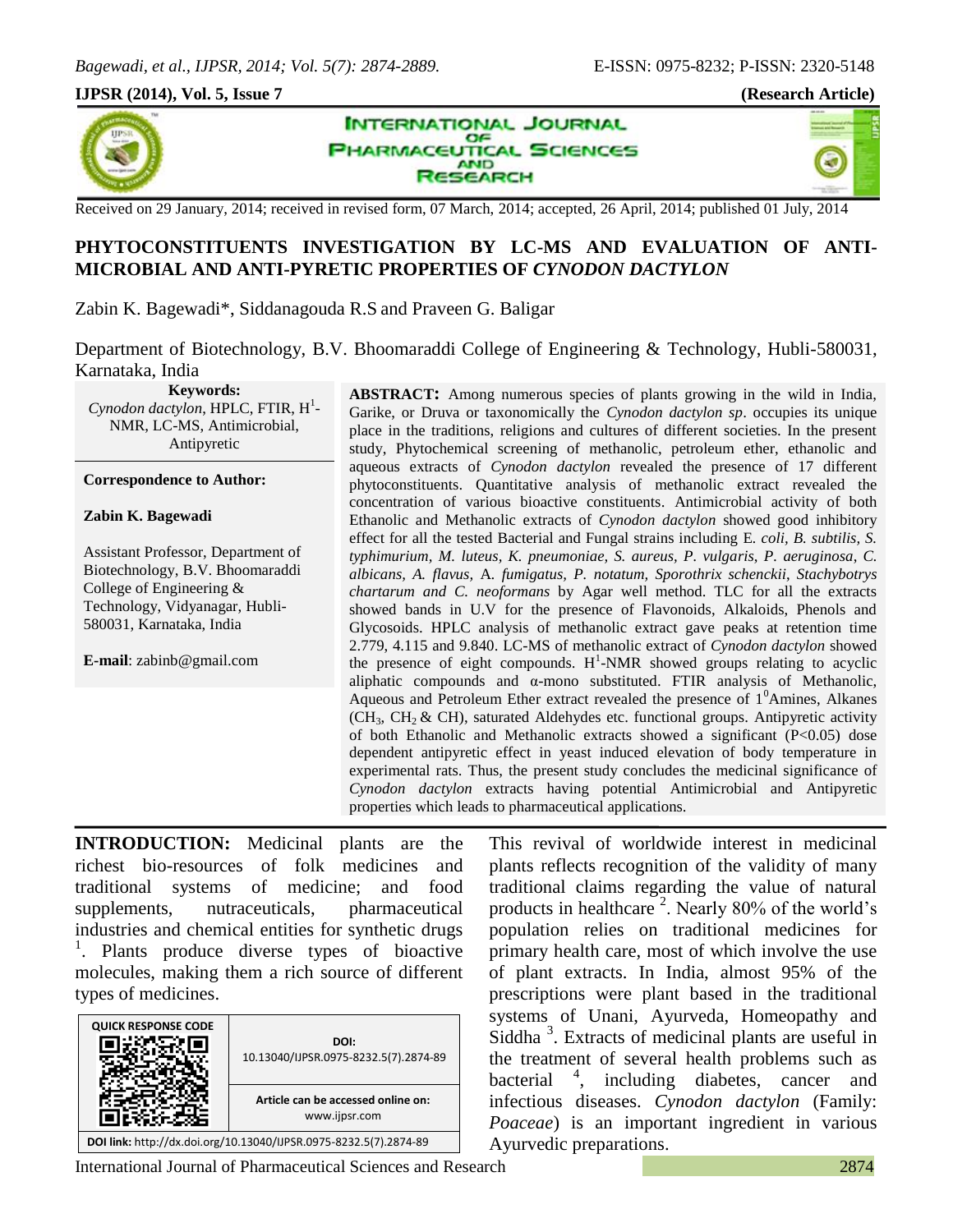*Cynodon dactylon* is a perennial grass that has a variety of medicinal properties  $\frac{5}{1}$ . It is cultivated throughout the tropics and subtropics. Whole herb or its root  $&$  stalk are used for medicinal purpose  $<sup>6</sup>$ .</sup> It is reported to have important properties like anabolic, antiseptic, astringent, cyanogenetic, demulcent, depurative, laxative, diuretic and emollient<sup> $7$ </sup>.

*C. dactylon* is used by traditional healers for purifying the blood, anuria, biliousness, conjuctivitis, diarrhoea, gonorrhoea, itches and stomachache  $8$ . A decoction of the root is used as a diuretic in the treatment of dropsy and secondary syphilis.

An infusion of the root is used to stop bleeding from piles. The expressed juice of plant act as astringent and is applied to bleeding cuts and wounds to stop. Leaf, root and rhizome of the plant have been used in folk medicine of different countries <sup>9</sup> , in Ayurveda, *Cynodon dactylon* shows many pharmacological activities like antidiabetic, antioxidant, antidiarrheal, hepatoprotective, antiulcer, immunomodulator, CNS depressant, antimicrobial and germicidalas  $^{10}$ , antihysteria, antipsychotic  $11$  antigonorrheal infection  $12$ , antiviral, as well as hypolipidemic  $\frac{13}{2}$ , hypoglycemic agent  $14$ .

In India, the plant is reputed for the treatment of melena, thirst, anorexia, burning sensations of the body, pruritis, miscarriage and erysipelas, and its leaf juice with a pinch of common salt has been used orally in stomachache  $15$ . Decoction of whole plant has been given orally to cure menstrual problem. In addition, studies by some Iranian cardiologists have shown cardio protective effects in the patients who used the plant traditionally. Santosh kumar and coworkers evaluated the anti diabetic activity of aqueous extract of *Cynodon*  dactylon<sup>16</sup>.

Garjani A and co staff evaluated the rhizomes of *Cynodon dactylon* were used for the treatment of heart failure in folk medicine <sup>17</sup>. Najafi M, along with Gajrani A investigated probable antiarrhythmic effects of *C. dactylon (L.) Pers.*  (Family Poaceae) against ischemia/ reperfusion  $( I/R )$ -induced arrhythmias in isolated rat heart  $^{18}$ .

The present study was undertaken, since no detailed study was available regarding Analytical chemistry methods such as LC-MS, IR,  $H^1$ -NMR and HPLC. The cytomorphological report of the leaves of *Cynodon dactylon* has been found inadequate, therefore the detailed pharmacognostical study like Phytochemical screening, Analytical Characterization, Antipyretic and Antimicrobial activity of the leaves of *Cynodon dactylon* was decided to bring out the salient diagnostic features which would help in crude drug identification.

# **MATERIALS AND METHODS:**

**Collection and Authentication of Plant material:** The plant *Cynodon dactylon* was identified for its ethno-medicinal uses and collected from the village called Adur nearby Haveri District, Karnataka, India. The plant was grown in warm temperate climatic conditions of about 28 -30<sup>0</sup>c. The *Cynodon dactylon* plant was taxonomically identified <sup>19, 20</sup> and authenticated by Dr. B. D. Huddar, Professor and Head Department of Botany, S.K Arts College & H.S.K. Science Institute Vidyanagar, Hubli, Karnataka, India. The plant sample is deposited at Department of Biotechnology, B. V. Bhoomaraddi College of Engineering & Technology Hubli, Karnataka, India.

**Preparation of Plant Extract:** The whole plant was cleaned and shade dried for one week. The dried plants were pulverized by an electrical blender and passed through the  $20 \mu$  mesh sieve. The aqueous extraction and extraction using organic solvents such as, Ethanol, Methanol and Petroleum ether was carried out using Soxhlet apparatus. The extraction was carried out for 24 hrs at  $60^{\circ}$ C. The extracts were concentrated at  $45^{\circ}$ C using Rotary vacuum evaporator (Scietek, MODEL: RE 300). The concentrated extracts were kept in refrigerator at  $4^{\circ}$ C until further use  $^{21}$ .

**Preliminary Phytochemical screening:** Phytochemical screening of methanolic, ethanolic, petroleum ether and aqueous extract of *Cynodon dactylon* were carried out*.* In general, test for the presence or absence of phytochemical compounds using standard methods involves the addition of an appropriate chemical agent to all the extracts in a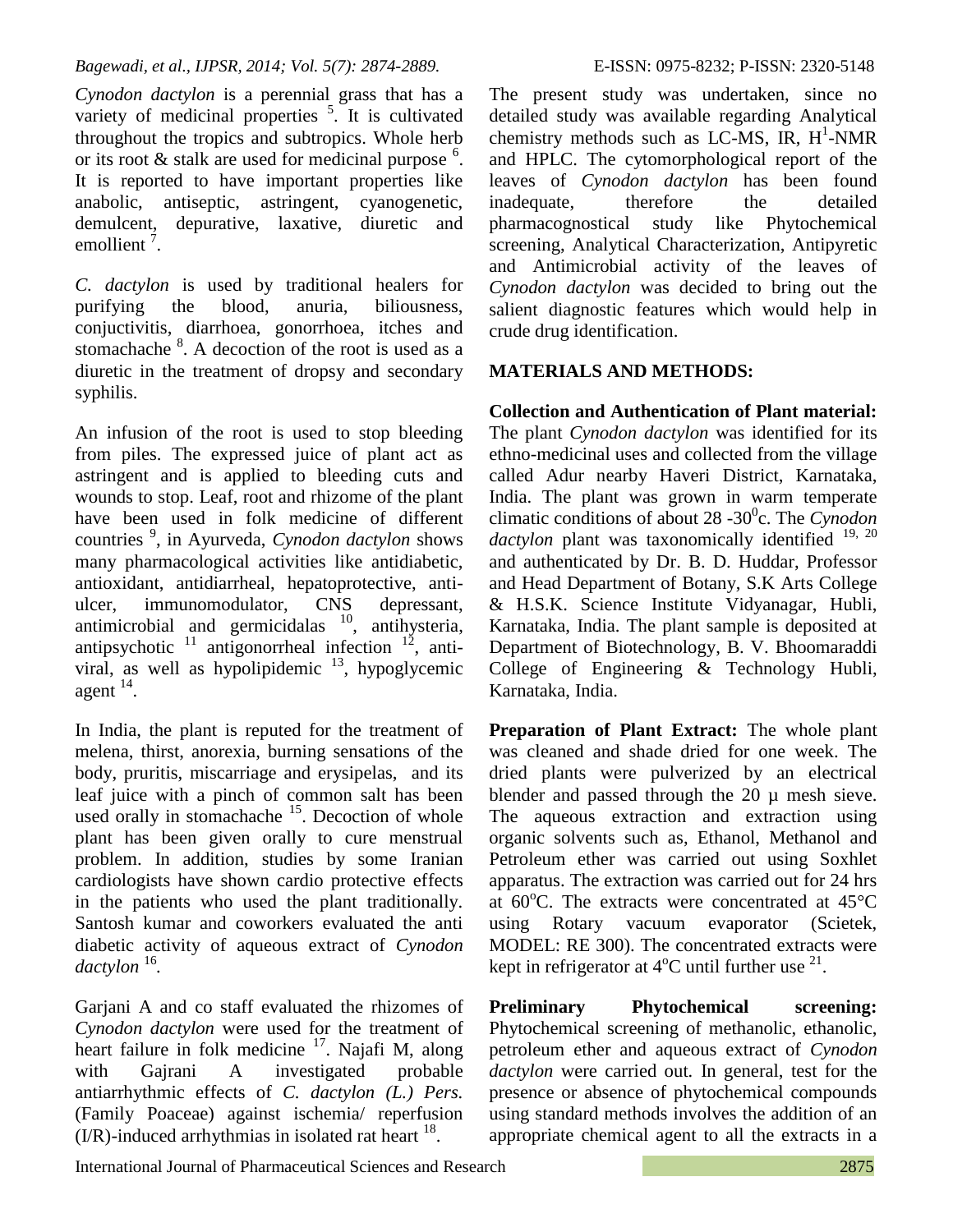test tube and shaken. The different qualitative chemical tests were performed for establishing profile of given extract for its chemical composition. Phytochemical screening of various fractions from Ethanolic, Methanolic, Petroleum ether and Aqueous extracts of *C. dactylon* leaves were carried out for metabolites such as alkaloids, flavonoids, glycosides, phenols, saponins, sterols & triterepenoids, tannins, quinines, cumarins, resins, anthroquinones, p*hlobatannin*, catechol, acidic compounds, reducing sugars, carbohydrates, proteins & amino acids, phenols and glycosides 22,23,24 .

# **Quantitative analysis of Total Alkoloids, Flavonoids and Phenols:**

- 1. **Alkoloids** <sup>25</sup> : Bromocresol green solution (BCG)  $(1\times10^{-4})$  was prepared by heating 69.8 mg Bromocresol green with 3 ml of 2N NaOH and 5 ml of distilled water until completely dissolved and the solution was diluted to 1L with distilled water. Phosphate buffer (pH 4.7) was prepared by adjusting the pH of 2 M sodium phosphate (71.6 g Na<sub>2</sub>HPO<sub>4</sub> in 1 L distilled water) to 4.7 with 0.2 M citric acid (42.02 g citric acid in 1 L distilled water). Atropine  $(100\mu g/ml)$  was used as standard. Accurately measured aliquots  $(40-100\mu g/ml)$  of Atropine standard were taken. Then, required amount of phosphate buffer pH 4.7 was added to make-up a volume of 5ml. 5ml of BCG solution was added and mixture was shaken with 4 ml of chloroform. The absorbance of the complex in chloroform was measured at 470 nm in spectrophotometer against blank prepared as above without atropine. Already extracted plant sample using different solvents stored at  $\overline{4}^0$ c were taken in a separating funnel and washed with chloroform 3 times. Aliquots of plant extracts were taken and assayed in the same way as mentioned above.
- 2. **Flavonoids** <sup>26</sup>**:** Total flavonoids contents were estimated with the aluminium chloride colorimetric assay. Aqueous and Ethanolic extracts that has been adjusted to come under the linearity range i.e. (400μg/ml). 1mg/ml of standard Quercetin was prepared. Accurately measure aliquots (0.2- 1 mg/ml) of a standard were taken.  $0.3$ ml of 5% NaNO<sub>2</sub> was added.

After 5 minutes,  $0.3$ ml of  $10\%$  AlCl<sub>3</sub> was added. After 6 min, 2ml of 1 M NaOH was added and the total volume was made up to 10ml with distilled water. Then the solution was mixed well and the absorbance was measured against a freshly prepared reagent blank at 510 nm.

3. **Estimation of total phenols**  $27$ : To estimate the total phenols in the test sample, Gallic acid (a phenol) standard was used. A stock solution (40 mg/ml) of Gallic acid was prepared in 80% ethanol, from which 0.1 to 0.9 ml i.e., 4 mg/ml to 9 mg/ml was transferred in to test tubes and volume in each case was raised to 1 ml with 80% ethanol. 1 ml of Folin – Ciocalteau reagent (prepared by diluting the reagent with distilled water in 1:2 ratio just before use) accompanied by 2 ml of 20% of  $Na<sub>2</sub>CO<sub>3</sub>$  solution was added and the mixture was shaken vigorously. Each of these were boiled on a water bath (1 min), cooled and diluted to 25 ml with distilled water. The absorbance was taken at 750 nm using a spectrophotometer against a blank. The test sample was processed in this similar manner.

# **Antimicrobial activity:**

- 1. **Agar well method:** Antibacterial activity of all plant extracts were tested by modified Agar well method. Inoculum suspension was spread over the agar plates using sterile L-shaped glass rod. Well of 0.5 cm in diameter was made in inoculated media and 150µl plant extracts were aseptically filled into the well. Later the plates were placed at room temperature for an hour to allow diffusion of extract into the agar. Then the plates were incubated for 24 hrs at 37˚C. The results were recorded by measuring the diameter of inhibitory zone using a transparent meter rule at the end of 24-48 hrs<sup>28</sup>.
- 2. **Broth Dilution method:** Quantitative analysis of Antibacterial effect of methanolic extracts of *Cynodon dactylon* were determined by Broth dilution method. 1ml of plant extract was added to 10 ml nutrient broth in 50 ml of Erlenmeyer flask. The tubes were then inoculated with appropriate test bacteria and incubated at room temperature in a controlled orbital shaker at 120 rpm.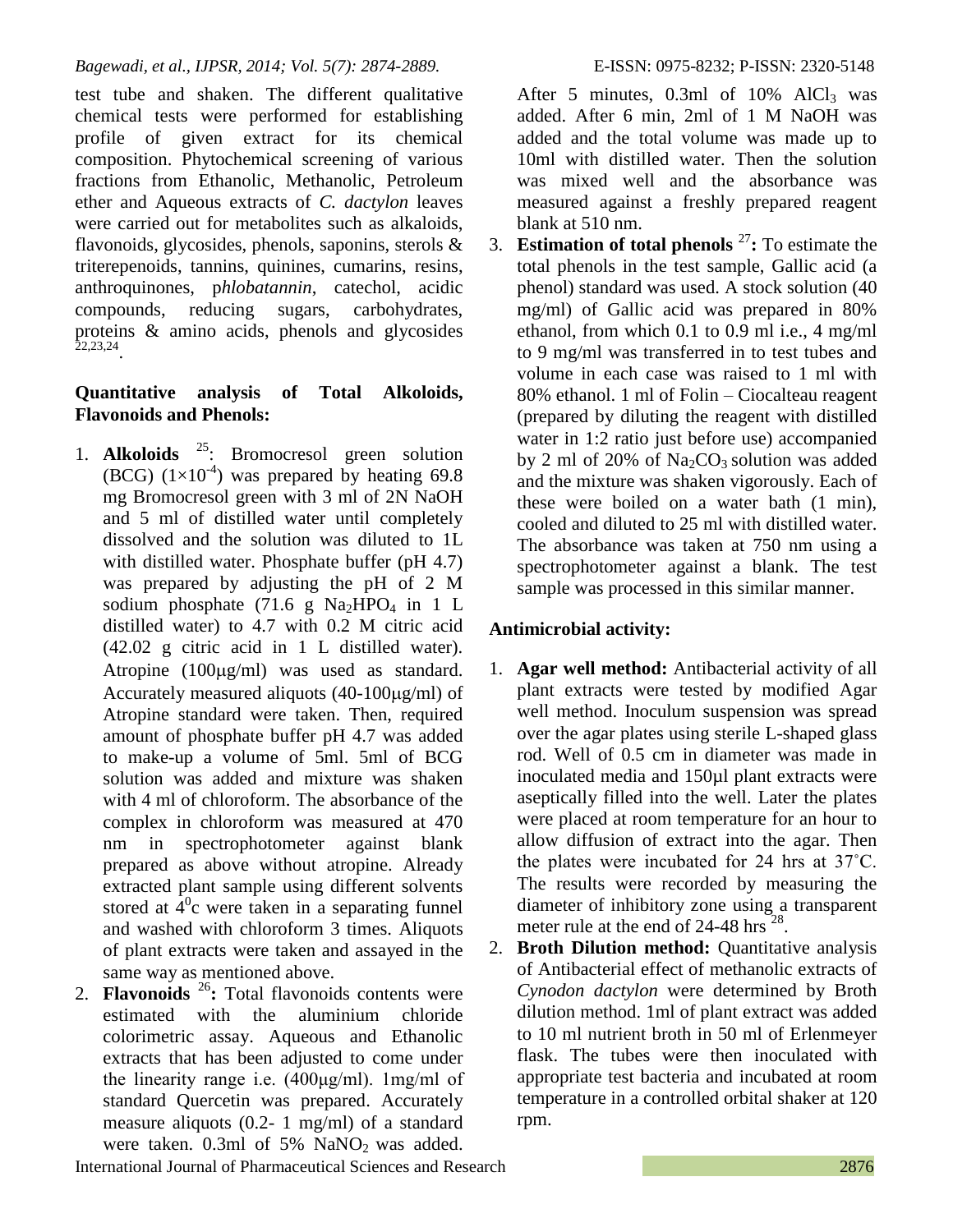The inhibition of Bacterial growth was determined by measuring the absorbance at 625 nm at different time interval.

**Thin Layer Chromatography:** The methanol and ethanol extracts of the *Cynodon dactylon* were subjected to Thin Layer Chromatographic analysis, to find the presence of number of chemical constituents to support the chemical test. For the detection of alkaloids in all plant extracts, the standard used was atropine. The alkaloid spots were separated using the solvent mixture Toluene: Ethyl Acetate: Acetic Acid (8.7:1.0:0.3).The colour and  $R_f$  values of the separated alkaloids spots were recorded both under ultraviolet (254nm) and visible light. Some spots were detected by spraying Dragendorff's reagent. The phenols were separated using Toluene: Propanol (70:30) solvent mixture. The colour and  $R_f$  values of these phenols were recorded under visible light after spraying the plates with Folin-Ciocalteu's reagent and heating at  $80^{\circ}$ C for 10min<sup>29</sup>.

**Liquid Chromatography-Mass Spectroscopy (LC-MS):** LC-MS analysis of the methanolic root extract of *Cynodon dactylon* was carried out using Thermo/Finnigan Surveyor System consisting of a degasser, binary pump, auto sampler, and column heater. The column outlet was coupled to a Thermo fleet (LCQ-Fleet) Ion Trap mass spectrometer equipped with an ESI ion source. Data acquisition and mass spectrometric evaluation were carried out in a personal computer with Data Analysis software (Qual Browser; Thermo Electron, San Jose, CA). For the chromatographic separation, a phenomenex luna 5-µm C8 column (250  $\times$  4.6 mm) was used. The column was held at 95% Solvent A (0.1% acetic acid in water) and 5% Solvent B (0.1% acetic acid in acetonitrile) for 1 min, followed by an 11 min step gradient from 5% B to 100% B, then 4 min with 100% B. Finally, elution was achieved with a linear gradient from 100% B to 5% B for 2 min. The flow rate was 200  $\mu$ l / min and injection volume was 5 µl. The following parameters were used throughout the MS experiment: for electro spray ionization with positive ion polarity the capillary voltage was set to 20 V, the capillary temperature to 300°C, the nebulizer pressure to 40 psi, and the drying gas flow rate to 15 L/min.

**Fourier Transform Infrared Spectrophotometer (FTIR):** ATR model FTIR Spectrophotometer (Bruker Co., Germany) was used for analysis of the methanolic, petroleum ether, aqueous crude extract of *Cynodon dactylon.* The spectrum was focus in the mid IR region of 400-40000  $\text{cm}^{-1}$  by the KBr pellet technique. The spectrum was recorded using Attenuated Total Reflectance (ATR) technique beach measurement.

**HPLC Analysis:** A modular Shimadzu LC-10 system comprised of a LC-10AD pump, a CTO-10A column oven, a SPD-10A UV-DAD detector, a CBM-10A interface and a LC-10 Workstation was utilized. A LC-18 column (250 mm x 4 mm i.d. x 5 mm) from Supelco (Bellefonte, USA) was employed, at  $30^{\circ}$ C. Separations were done in the isocratic mode, using acetonitrile: water (40:60) v/v at a flow rate of  $1mL \text{ min}^{-1}$ ; with an injection volume of 20 ul: UV detection was at 274 nm.

**H<sup>1</sup>-NMR** Analysis: H<sup>1</sup>-NMR spectra of methanol extract of *Cynodon dactylon* was recorded on a NMR-400 MHz (with multi-nuclei analysis from  $H<sup>1</sup>$ ) and chemical shifts were recorded as  $\delta$  values. The result graph was compared with the reference chart and possible functional group present in the plant were determined <sup>30</sup>.

## **ANTIPYRETIC ACTIVITY:**

**Brewer's yeast induced Hyperpyrexia method:** Wistar albino rats of either sex weighing 150-200 g were procured from animal house of K. L. E. University's College of Pharmacy, Hubli, were used for the study after the clearance from Institutional Animal Ethics Committee (KLECOPH/IAEC/ Pharmacology/08-09/08).The study protocols were duly approved by the Institutional Animal Ethics Committee (IAEC) of KLE Pharmacy College, Hubli. Studies were performed in accordance with the Committee for the Purpose of Control and Supervision of Experiments on Animals (CPCSEA) guidelines. Wistar rats (150-200 g) of either sex were selected and kept for one week to acclimatize to laboratory conditions before starting the experiment. They were subjected to standard diet and water *ad libitum*, but 12 hr prior to an experiment, the rats were deprived of food but not water.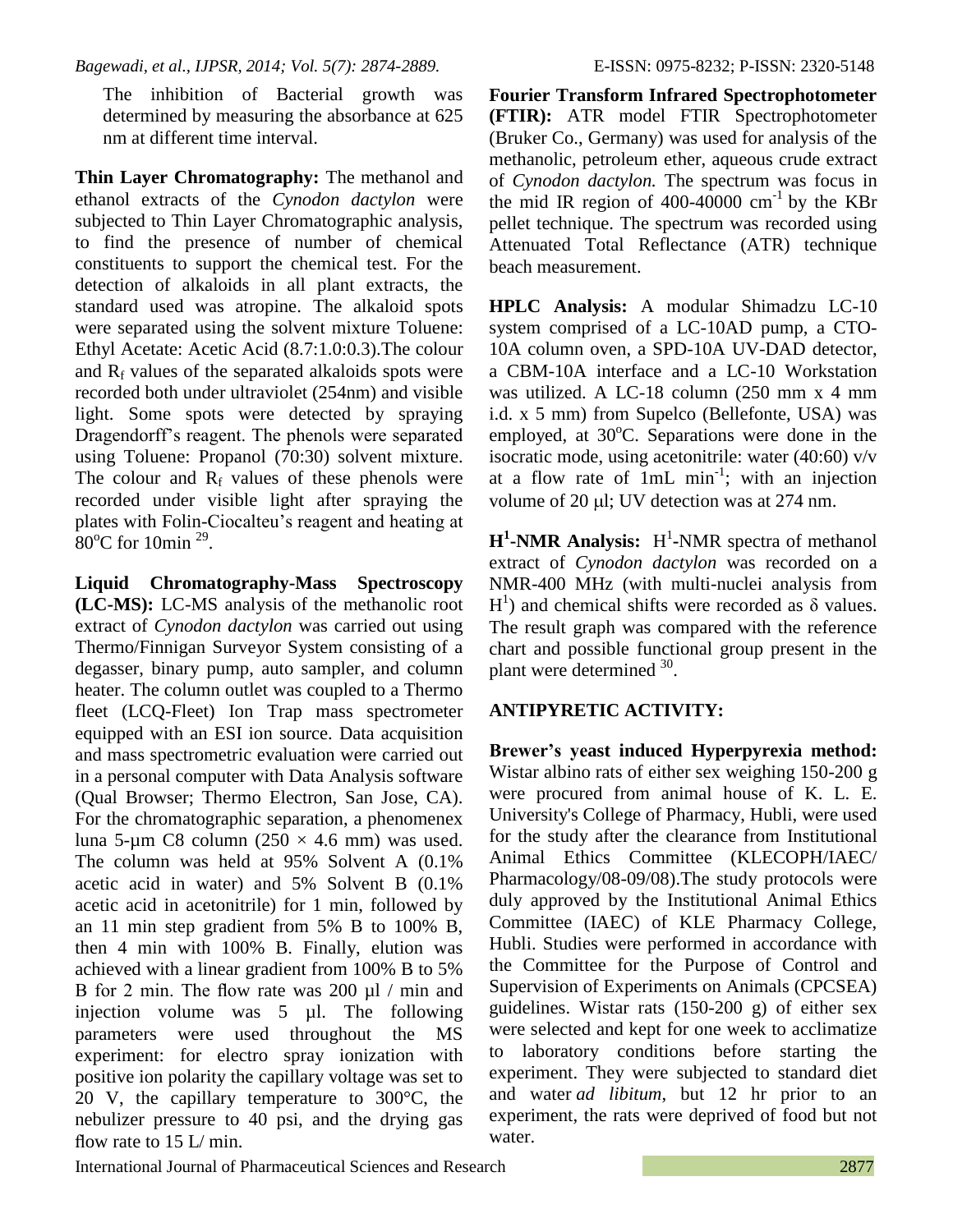A dose of 200 mg/kg was taken as an effective dose for both methanolic and aqueous extracts of *Cynodon dactylon* to evaluate antipyretic activity. Wistar rats were divided into four groups of six rats each. Animals were fevered by injecting 20 mg/kg of 20% suspension of Brewer's yeast subcutaneously <sup>31</sup>. Initial rectal temperature was recorded. After 18h, animals that showed an increase of  $0.3{\text -}0.5^{\circ}\text{C}$  in rectal temperature were selected. The test extracts, reference standard Paracetamol (150 mg/kg) and control saline vehicle were administered orally and rectal temperature was recorded by digital thermometer 30 min before and 0.5, 1, 2, 3, 4, 5 and 6 h after extracts/ drug administration.

## **RESULTS:**

**Preliminary Phytochemical Screening**: The curative properties of medicinal plants are perhaps due to the presence of various secondary metabolites such as alkaloids, flavonoids, glycosides, phenols, saponins, sterols etc. The extracts of *Cynodon dactylon* have revealed the presences of alkaloids, flavonoids, glycosides, phenols, saponins, sterols & triterpenoids, tannins, quinines, coumarins, resins, anthraquinones, *phlobatannin*, catechol, acidic compounds, reducing sugars, carbohydrates, proteins & amino acids, phenols and glycosides. Results of preliminary screening of *Cynodon dactylon* plant extracts are shown in **Table 1.**

| Sl. No. | <b>Tests</b>                        | <b>Aqueous</b><br><b>Extract</b> | <b>Methanol</b><br><b>Extract</b> | <b>Petroleum Ether</b><br><b>Extract</b> | <b>Ethanol Extract</b> |
|---------|-------------------------------------|----------------------------------|-----------------------------------|------------------------------------------|------------------------|
|         | <b>Alkaloids</b>                    |                                  |                                   |                                          |                        |
| 1.      | a. Mayer's test                     |                                  | $^{+}$                            |                                          |                        |
|         | b. Dragendorff's test               |                                  | $^{+}$                            |                                          |                        |
|         | c. Wagner's test                    |                                  | $^{+}$                            |                                          |                        |
|         | d. Hager's test                     |                                  | $^{+}$                            |                                          |                        |
|         | e. Tannic acid test                 |                                  | $^{+}$                            |                                          |                        |
|         | <b>Flavonoids</b>                   |                                  |                                   |                                          |                        |
|         | a. Shinoda test                     |                                  | $\mathrm{+}$                      |                                          |                        |
| 2.      | b. Alkaline reagent test            |                                  | $\overline{+}$                    |                                          |                        |
|         | c. Ammonium test                    |                                  | $^{+}$                            |                                          |                        |
|         | d. Aluminium chloride test          |                                  | $+$                               |                                          |                        |
|         | <b>Saponins</b>                     |                                  |                                   |                                          |                        |
| 3.      | a. Emulsion test                    | $^{+}$                           |                                   |                                          |                        |
|         | b. Frothing test                    | $+$                              |                                   |                                          |                        |
|         | <b>Steroids &amp; Triterpenoids</b> |                                  |                                   |                                          |                        |
| 4.      | a. Liebermann- Burchard test        |                                  | $\mathrm{+}$                      |                                          | $^+$                   |
|         | b. Salkowski test                   |                                  | $^{+}$                            |                                          | $^{+}$                 |
|         | <b>Tannins</b>                      |                                  |                                   |                                          |                        |
| 5.      | a. Lead sub-acetate test            | $^{+}$                           | $^+$                              |                                          | $^{+}$                 |
|         | b. Ferric chloride test             | $^{+}$                           | $+$                               |                                          | $+$                    |
|         | <b>Phenols</b>                      |                                  |                                   |                                          |                        |
| 6.      | a. Bromine water test               | $^{+}$                           | $\pm$                             |                                          | $^{+}$                 |
|         | b. Ferric chloride test             | $^{+}$                           | $\pm$                             |                                          | $+$                    |
| 7.      | <b>Quinones</b>                     | $^{+}$                           | $^{+}$                            | $+$                                      | $+$                    |
|         | <b>Glycosides</b>                   |                                  |                                   |                                          |                        |
|         | a. Raymond's test                   | $\overline{+}$                   | $\pm$                             |                                          | $+$                    |
| 8.      | b. Legal's test                     | $\ddot{}$                        | $^{+}$                            |                                          | $+$                    |
|         | <b>Carbohydrates</b>                |                                  |                                   |                                          |                        |
|         | a. Molisch's test                   | $\ddot{}$                        | $\mathrm{+}$                      | $^+$                                     | $\ddot{}$              |
| 9.      | b. Camnelisation                    | $^{+}$                           | $\overline{+}$                    | $\, +$                                   | $^{+}$                 |
|         | c. Selwinoff's test                 | $^{+}$                           | $^{+}$                            | $^{+}$                                   | $^{+}$                 |
| 10.     | <b>Anthraquinones</b>               |                                  |                                   |                                          |                        |
|         | <b>Resins</b>                       |                                  |                                   |                                          |                        |
| 11.     | a. Precipitate test                 | $^{\mathrm{+}}$                  |                                   |                                          | $\boldsymbol{+}$       |
|         | b. Colour test                      | $\overline{+}$                   |                                   |                                          |                        |

**TABLE 1: PHYTOCHEMICAL ANALYSIS OF EXTRACTS OF** *CYNODON DACTYLON*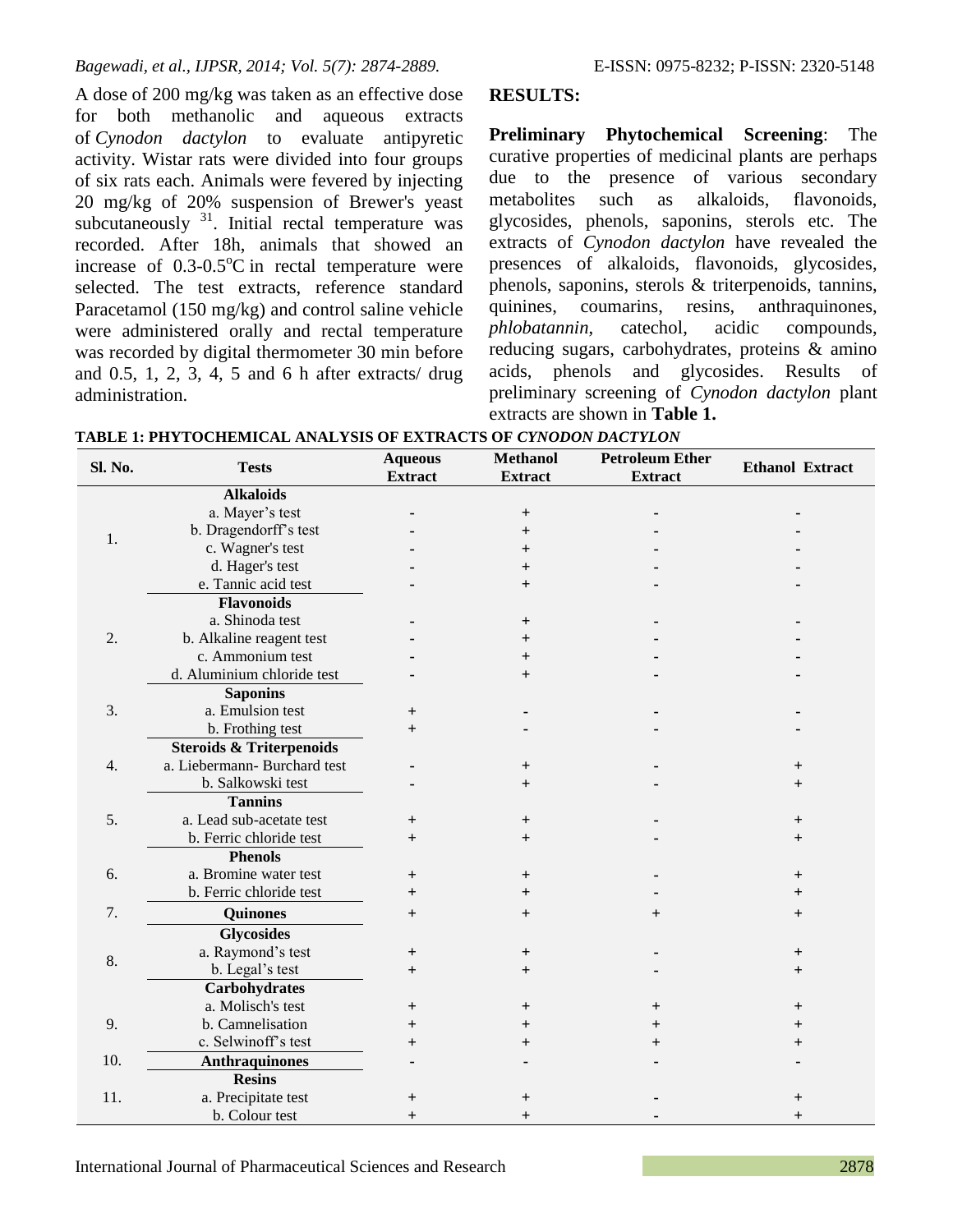|    | <b>Resins</b>                     |  |  |
|----|-----------------------------------|--|--|
|    | a. Precipitate test               |  |  |
|    | b. Colour test                    |  |  |
| 13 | <b>Coumarins</b>                  |  |  |
| 14 | Acidic compounds                  |  |  |
| 15 | <b>Phlabotannins</b>              |  |  |
| 16 | <b>Catechol</b>                   |  |  |
|    | <b>Proteins &amp; Amino Acids</b> |  |  |
|    | a. Millons test                   |  |  |
|    | b. Ninhydrin test                 |  |  |

**Quantitative analysis of Total Alkaloids, Flavonoids and Phenols:** For alkaloids, a yellowcolored complex with a maximum absorption was developed and standard used was atropine. This complex was completely extractable by chloroform at pH 4.7.Concentration of alkaloids in methanolic root extract was 14.6 µg/ml. Flavonoids as one of the most diverse and widespread group of natural compounds are probably the most important natural phenols. These compounds possess abroad spectrum of chemical and biological activities including radical scavenging properties. Using the standard plot of quercetin ( $y = 0.001x + 0.005$ ) concentration of Flavonoids in Methanolic root extract was found to be 0.05 mg/ml quercetin equivalent/g of dry sample. Quantification of Phenols of *Cynodon dactylon* was carried out by FCR method with Gallic acid standard, concentration of phenols in Methanol root extract was found to be 0.283 mg/ml and comparatively high concentration was found in the roots**.** 

**Antimicrobial Activity:** The Methanolic and Ethanolic extract of *C. dactylon* (150 µl) were investigated for their antimicrobial properties against gram positive bacteria and gram negative bacteria using agar well method. *E. coli, B. subtilis*, *S. aureus* and were more susceptible in the Ethanolic extract and no result was found in aqueous extract. Ethanolic extract showed highest zone of inhibition for *Proteus vulgaris* (12mm). Methanolic extract showed good zone of inhibition for *Streptococcus aureus* (8mm). The extracts were also tested for anti-fungal activity, both Methanolic and Ethanolic extracts showed significant results. Ethanolic extract showed highest zone of inhibition for *Candida albicans* (12mm). Methanolic extract showed good zone of inhibition for *Aspergillus fumigates* (8mm). Results of Antimicrobial activity of both extracts are shown in **Table 2** and **Table 3 Figures 1-7** shows the zone of inhibition for different bacteria.

| Micro organisms        | Ethanolic extract $(150\mu L)$<br>(Zone of inhibition in mm) | Methanolic extract (150µL)<br>(Zone of inhibition in mm) |  |  |
|------------------------|--------------------------------------------------------------|----------------------------------------------------------|--|--|
| E. coli                |                                                              |                                                          |  |  |
| Bacillus subtilis      |                                                              |                                                          |  |  |
| Proteus vulgaris       |                                                              |                                                          |  |  |
| Micrococcus leutus     |                                                              |                                                          |  |  |
| Salmonella typhimurium |                                                              |                                                          |  |  |
| Streptococcus aureus   |                                                              |                                                          |  |  |
| Pseudomonas aeruginosa |                                                              |                                                          |  |  |
| Klebsiella pneumonia   |                                                              |                                                          |  |  |

# **TABLE 2: ANTIBACTERIAL ACTIVITY OF DIFFERENT EXRACT**

## **TABLE 3: ANTI FUNGAL ACTIVITY OF DIFFERENT EXTRACTS (ZONE OF INHIBITION IN MM)**

| <b>Microorganisms</b>  | Ethanolic extract $(150 \mu l)$ | Methanolic extract $(150 \mu l)$ |
|------------------------|---------------------------------|----------------------------------|
| Candida albicans       |                                 |                                  |
| Aspergillus fumigates  |                                 |                                  |
| Sporothrix schenckii   |                                 |                                  |
| Pencillium notatum     |                                 | 2.6                              |
| Aspergillus flavus     |                                 |                                  |
| C. Neoformans          |                                 |                                  |
| Stachybotrys chartarum |                                 |                                  |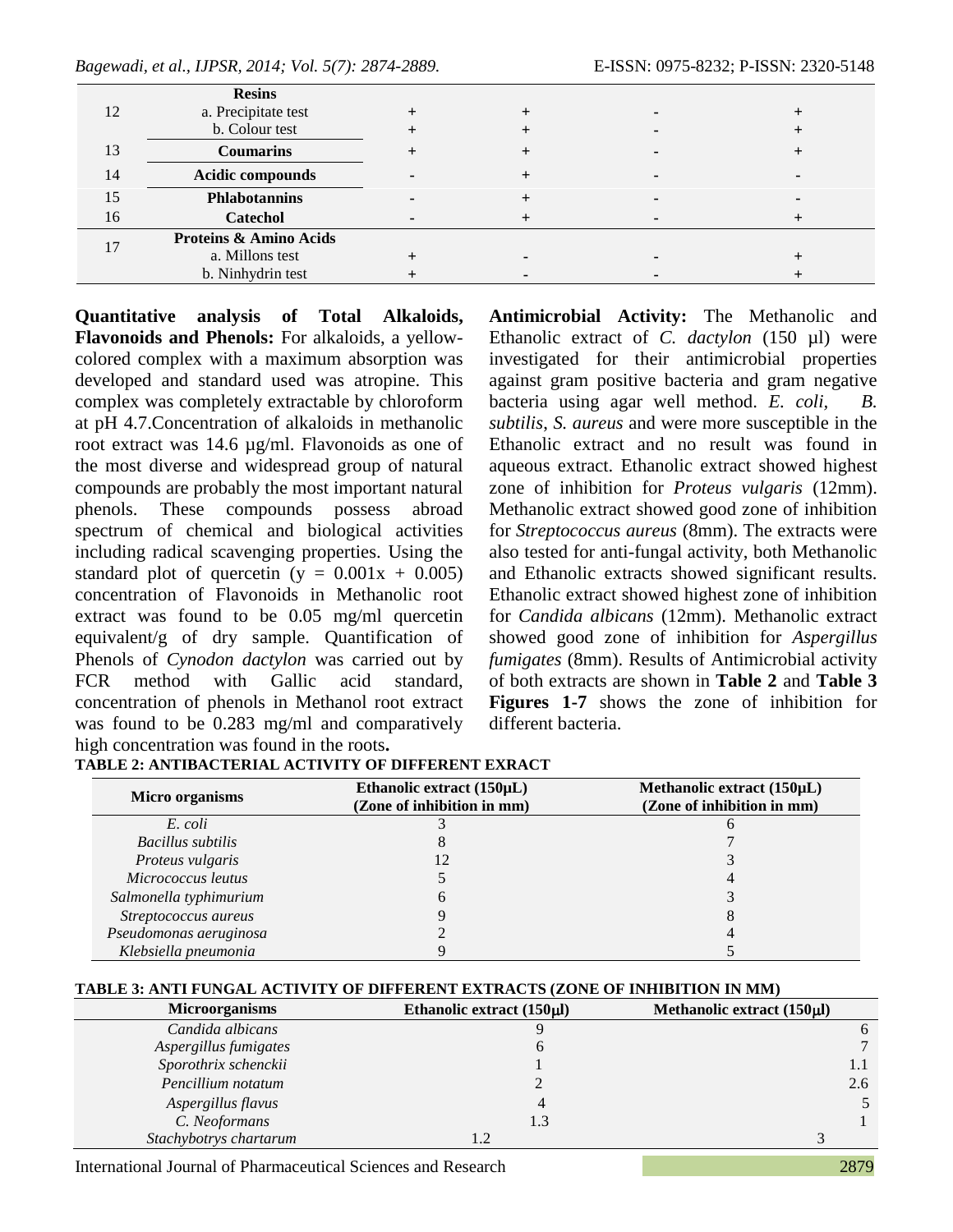

 *S.TYPHIMURIUM P.VULGARIS*



**FIGURE 3: ZONE OF INHIBITION FOR**<br>FIGURE 4: ZONE OF INHIBITION FOR<br>*P.VULGARIS* 



 **FIGURE 5: ZONE OF INHIBITION FOR FIGURE 6: ZONE OF INHIBITION FOR**  *B.SUBTILLIS**S.AUREUS*





 **FIGURE 1: ZONE OF INHIBITION FOR FIGURE 2: ZONE OF INHIBITION FOR**



*S.AUREUS**P.VULGARIS*





International Journal of Pharmaceutical Sciences and Research 2880  **FIGURE 7: ZONE OF INHIBITION FOR** *E.COLI* **FIGURE 8:** *CYNODON DACTYLON* **PLANT**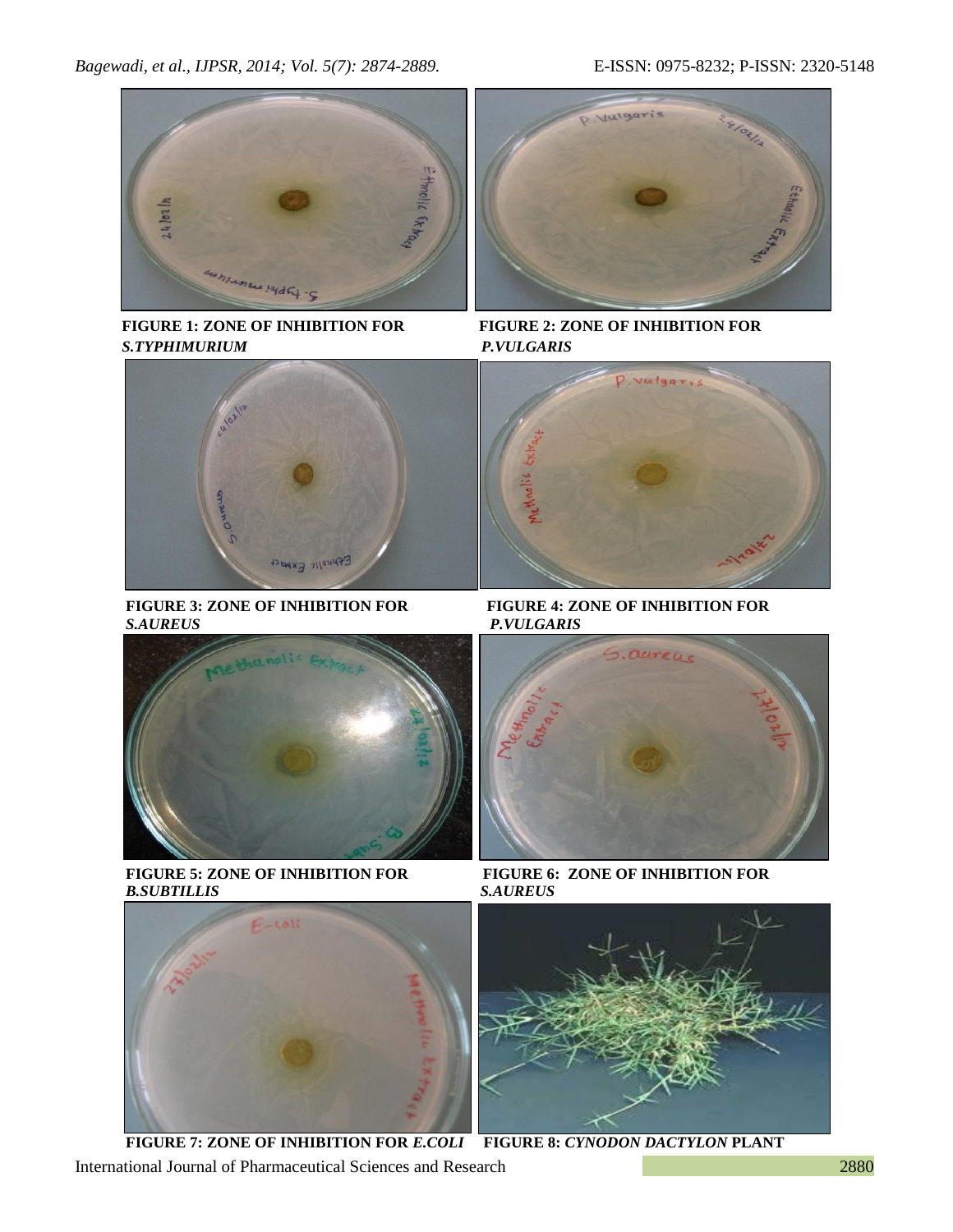**Broth dilution method:** Results of broth dilution technique showed, the Ethanolic extract successfully controlled the growth of *E. coli, B. subtilis*, *streptococcus aureus, Proteus vulgaris* and *Salmonella typhimurium* at different time intervals*.* Methanolic extract successfully controlled the

growth of *E. coli, Klebsiella pneumonia, B. subtilis*, *streptococcus aureus, Proteus vulgaris* and *Salmonella typhimurium* at different time intervals*.* **Figures 9-16** shows the rate of inhibition for different bacteria using methanolic root extracts.



**FIGURE 9: THE RATE OF INHIBITION FOR** *ESCHERICHIA COLI* **BY METHANOLIC ROOT EXTRACT**



**FIGURE 10: THE RATE OF INHIBITION FOR** *BACILLUS SUBTILIS* **BY METHANOLIC ROOT EXTRACT**



**FIGURE 11: THE RATE OF INHIBITION FOR** *MICROCOCCUS LEUTUS* **BY METHANOLIC ROOT EXTRACT**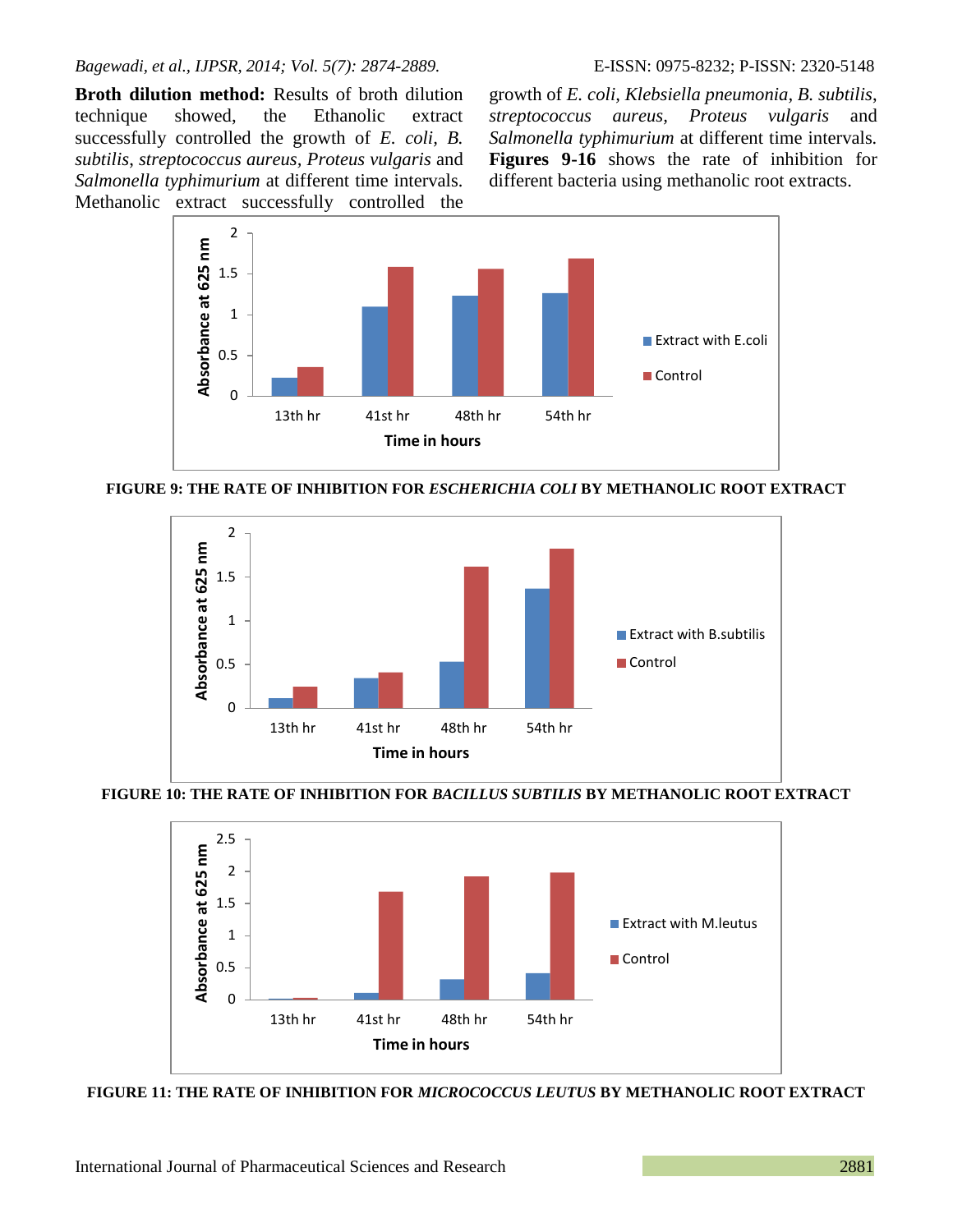

**FIGURE 12: THE RATE OF INHIBITION FOR** *STREPTOCOCCUS AUREUS* **BY METHANOLIC ROOT EXTRACT**



## **FIGURE 13: THE RATE OF INHIBITION FOR** *KLEBSIELLA PNEUMONIA* **BY METHANOLIC ROOT EXTRACT**







**FIGURE 15: THE RATE OF INHIBITION FOR** *SALMONELLA TYPHIMURIUM* **BY METHANOLIC ROOT EXTRACT**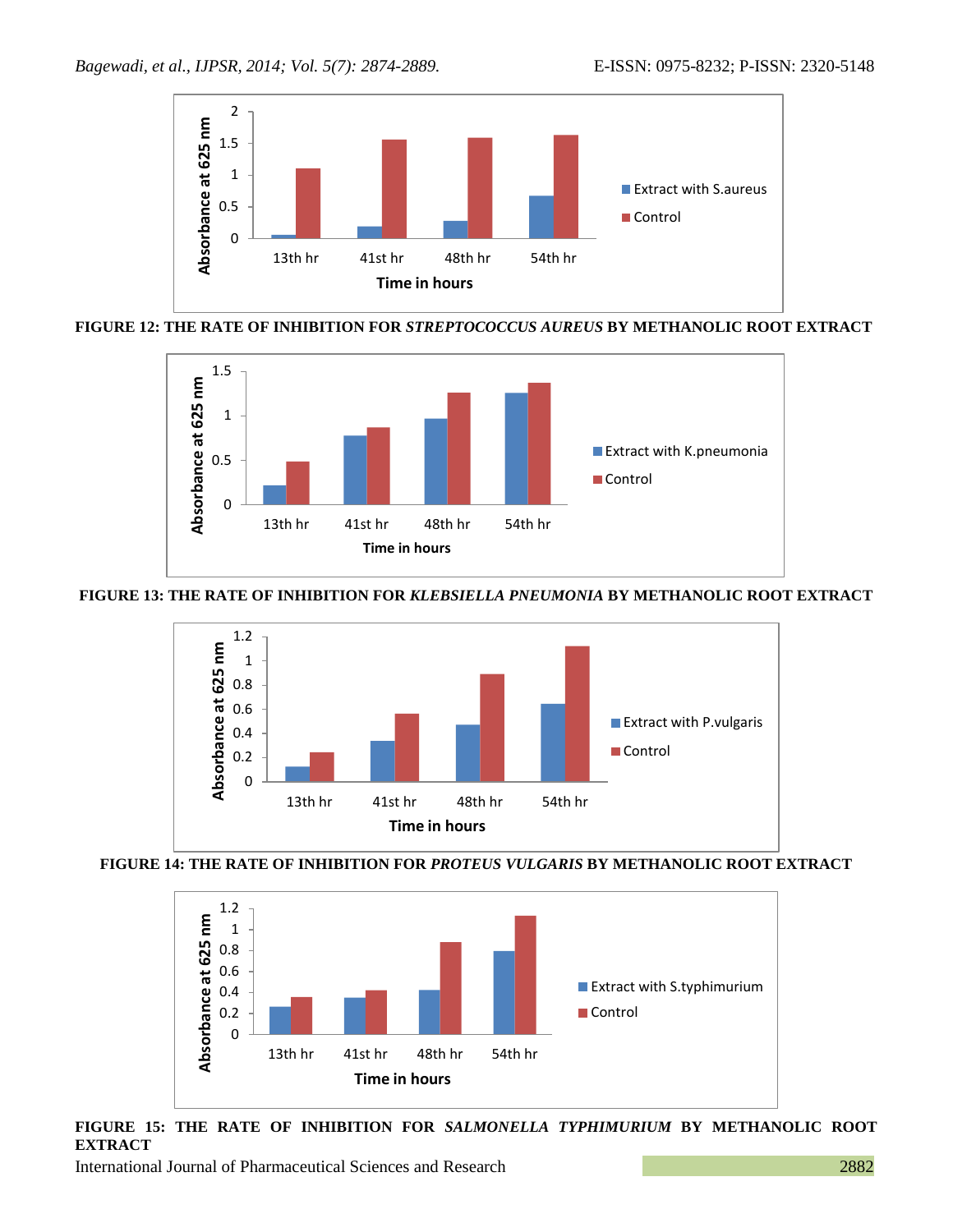

**FIGURE 16: THE RATE OF INHIBITION FOR** *PSEUDOMONAS AUERUGINOSA* **BY METHANOLIC ROOT EXTRACT**

**Thin Layer Chromatography:** Thin Layer Chromatography was used to detect spots from different solvent extracts. The standard used for the Thin Layer Chromatography of alkaloids was Atropine. An orange pink colored Spot was observed for the standard on using the system Toluene: Ethyl Acetate: Acetic Acid (8.7:1.0:0.3) and spraying with Dragendorff's reagent. The Rf value for the Alkaloids when compared with Atropine was found to be 0.92. The sample spots of methanolic whole plant extract, Ethanolic root extract, and methanolic root extract also showed similar colored spot on development. For Phenols standard used for the Thin Layer Chromatography of Phenols is Gallic acid. A green color spots were observed on using the solvent system Toluene: Propanol (70:30). The spraying reagent used was FCR. The Rf value was found to be 0.70.The sample spots of methanolic whole plant extract, Ethanolic root extract, and methanolic root extract also showed similar colored spot on development.

**Liquid Chromatography-Mass Spectroscopy (LC-MS):** The Liquid Chromatography Mass Spectroscopy (LC-MS) of Methanolic root extract of *Cynodon dactylon* shown in **Figure 17** showed molecular peak (base peak) at m/z 383.3 is good agreement with the compound  $(-)$  – cornigerine  $(1)$ . The compound showed molecular peak (base peak) at m/z 120 is good agreement with empirical formula  $C_8H_{18}O$  i.e. (2-Ethylhexanol) (2). The fragmentation has showed the peak at m/z 118.8 and it showed the presence of compound Benzofuran 2-3-dihydro- (3) .The mass spectrum showed the molecular peak (base peak) at m/z 150 is good agreement with empirical formula  $C_9H_{10}O_2$ i.e. (Ethyl benzoate) (4). The fragmentation has showed the peak at m/z 149.9 and it showed the presence of 2-methyle-4-vinylphenyle (5). The compound showed molecular peak (base peak) at m/z 228 is exactly in agreement with the empirical formula  $C_{10}H_9ClO_4$  i.e. Methyl 2-(2-chloroacetoxy) benzoate. The fragmentation has also showed the exact value at m/z 228.2 so it showed the presence of Benzaldehyde, 3-(chloroacetoxy) -4-methoxy (7). The compound showed molecular peak (base peak) at m/z 431 is good agreement with the compound Ergosta-7, 22-dien-3β-5α, 6β-triol (8).



**FIGURE 17: LC-MS ANALYSIS OF METHANOLIC EXTRACT OF** *CYNODON DACTYLON*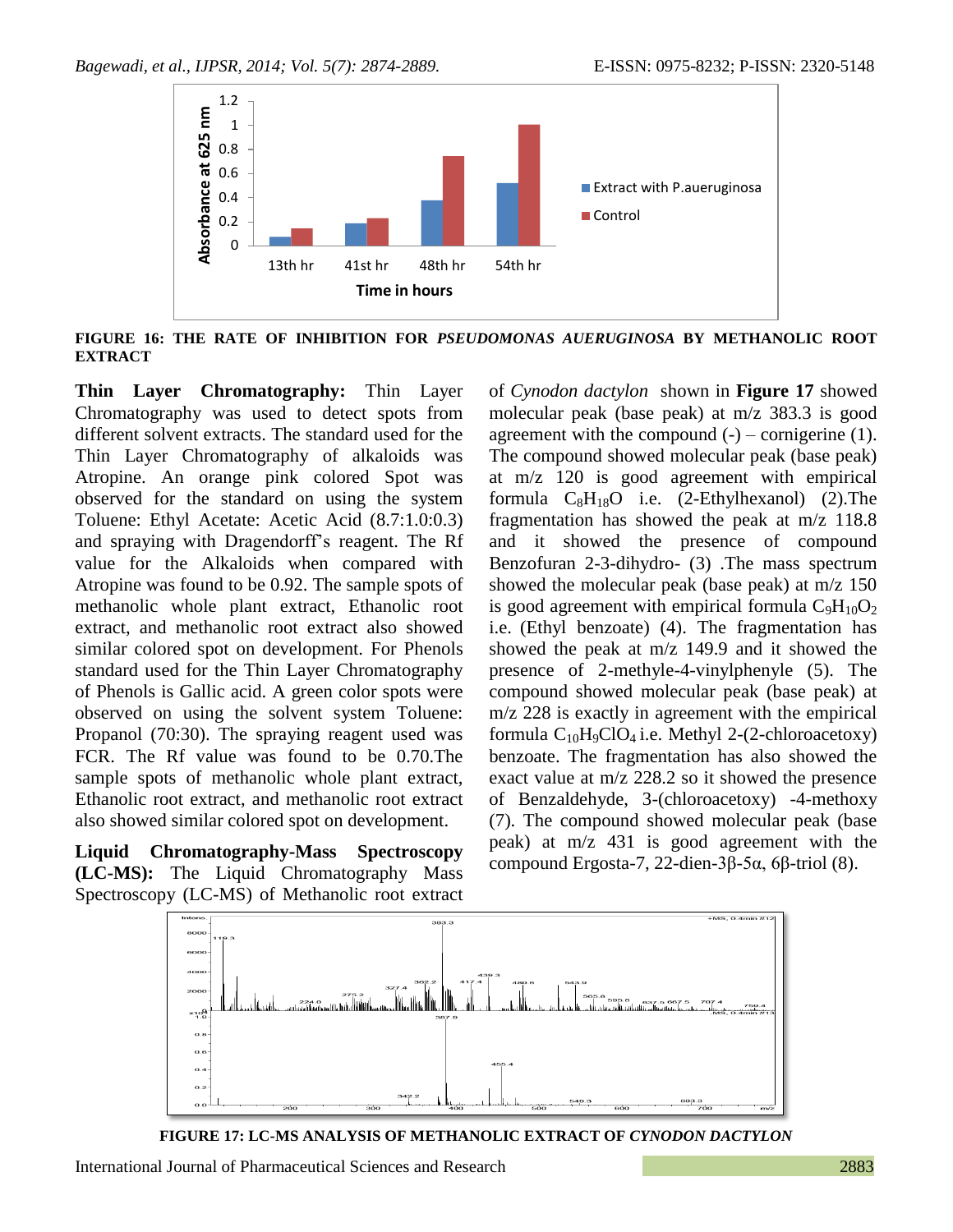**Fourier Transform Infrared Spectroscopy (FTIR):** The infrared spectrum of the Methanolic extract of *Cynodon dactylon* shown in **Figure 18** showed characteristic absorption band of NH  $(1^0 \text{Amines})$ , 2 bands at 3402.2 cm<sup>-1</sup>, Alkanes CH,  $CH<sub>2</sub>$  and CH<sub>3</sub> stretching at 2990.0 cm<sup>-1</sup> and at 2850 cm-1 , C=O (saturated Aldehyde) stretching at 1739cm<sup>-1</sup>, NH<sub>2</sub> scissoring  $(10 - \text{amines})$  med stretching at  $1627.8 \text{ cm}^{-1}$ , N-H ( $2^0$  - amide) med at 1512.1 cm-1 , oxalic acid (C-O-H bending) at 1419.5 cm<sup>-1</sup>, C-O-H bending at 1114.8 cm<sup>-1</sup>, O-C stretching at 1056 cm<sup>-1</sup>, =C-H &=CH<sub>2</sub> stretching at 925.8 cm<sup>-1</sup>, C- H deformation stretching at  $617.2$ cm-1 . The infrared spectrum of the aqueous extract of *Cynodon dactylon* shown in **Figure 19** showed characteristic absorption band of OH (H-bonded)

at 3355.9  $cm^{-1}$ , Alkanes (CH<sub>3</sub>, CH<sub>2</sub> and CH) stretching at  $2935.5 \text{cm}^{-1}$ , Alkenes C=C (symmetry reduces intensity) at  $1635.5 \text{cm}^{-1}$ , N-H (2<sup>0</sup> amide)|| band at 1512.1 cm<sup>-1</sup>, CH<sub>2</sub> & CH<sub>3</sub> deformation at 1407.9 cm<sup>-1</sup>, C-O stretching at 1076.2 cm<sup>-1</sup>, =C-H &  $=CH_2$  stretching at 926.6 cm<sup>-1</sup>. The infrared spectrum of Petroleum ether extract of *Cynodon dactylon* shown in **Figure 20** showed characteristic absorption band of week N-H  $(1^0$ -Amines) at 3398.3 cm<sup>-1</sup>, Alkanes (CH<sub>3</sub>,CH<sub>2</sub> & CH) stretching at 2916.2 cm<sup>-1</sup> and 2850.6 cm<sup>-1</sup>, C=O (saturated Aldehyde) stretching at 1735 cm<sup>-1</sup>, C=O (amide | bond) stretching at  $1635.5$  cm<sup>-1</sup>, N-H ( $2^0$  – amide ) || bond medium at 1515.9 cm<sup>-1</sup>, CH<sub>2</sub>& CH<sub>3</sub> deformation at 1461 cm<sup>-1</sup> & 1377.1 cm<sup>-1</sup>, OH bond (out of plane) at  $721.3$  cm<sup>-1</sup>.



**FIGURE 18: FTIR ANALYSIS OF METHANOLIC CRUDE EXTRACT OF** *CYNODON DACTYLON*



**FIGURE 19: FTIR ANALYSIS OF CRUDE AQUEOUS EXTRACT OF** *CYNODON DACTYLON*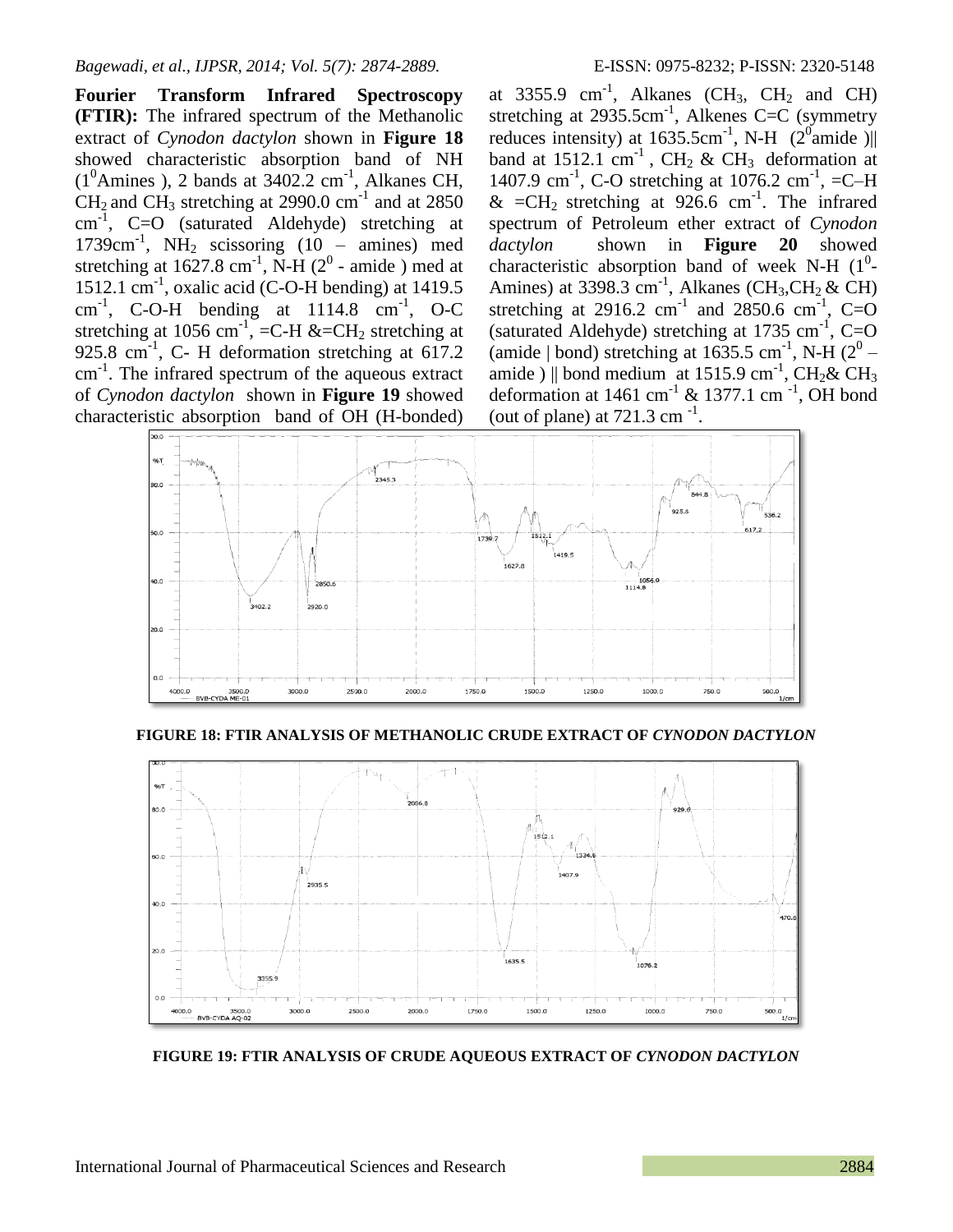

**FIGURE 20: FTIR ANALYSIS OF PETROLEUM ETHER EXTRACT OF** *CYNODON DACTYLON*

**HPLC and H<sup>1</sup> -NMR:** Further analytical HPLC and  $H^1$ -NMR spectroscopy was undertaken to assess the various components present in the extract and to find out the functional group present in the crude extract. HPLC analysis of methanol extract of leaf of *Cynodon dactylon* was carried out with the mobile phase methanol: acetonitrile: water in the ratio 25:35:40 and gave a total of 3 peaks at retention time 2.779 min, 4.115 min and 9.840 min (shown in **Figure 21**). The highest peak was seen at

the retention time 2.779 min. After comparing with HPLC Chromatogram of standard, shows the presence of Phytochemicals like Alkaloids, Phenols and Flavonoids.  $H^1$ -NMR analysis of the same methanol extract of *Cynodon dactylon* showed a number of peaks in between  $\delta$  0 to 2 and  $\delta$  3 to 5 as shown in **Figure 22**. Both the group of peaks may be acyclic aliphatic compounds and  $\alpha$  - mono substituted mentioned in **Table 4.**



**FIGURE 21: HPLC ANALYSIS OF METHANOLIC EXTRACTS OF** *CYNODON DACTYLON*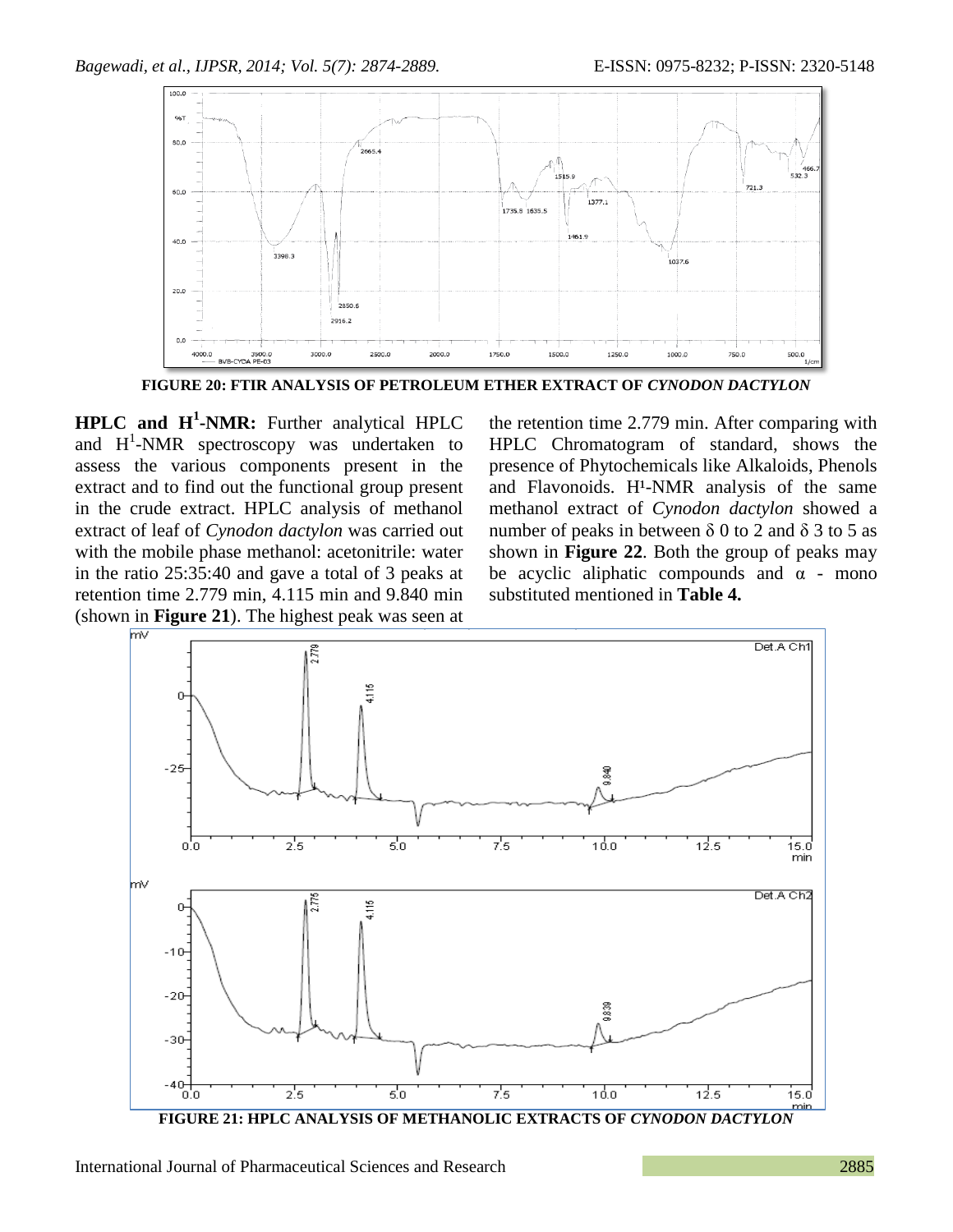

**FIGURE 22: H<sup>1</sup> NMR ANALYSIS OF METHANOLIC EXTRACT** *CYNODON DACTYLON*

**TABLE 4: POSSIBLE FUNTIONAL GROUPS PRESENT IN METHANOLIC EXTRACT OF** *CYNODON DACTYLON* **ANALYZED BY H1-NMR** 

| Peak in ppm | Possible type of group of compound              |
|-------------|-------------------------------------------------|
| $0-2$       | Aliphatic alicyclic compounds                   |
| $1 - 2$     | $\beta$ -substituted Aliphatic compounds        |
| $2-5$       | $\alpha$ - mono substituted aliphatic compounds |

**Antipyretic Activity:** The Antipyretic activity results were expressed as the mean±SEM. The results obtained from the present study were analyzed using One way ANOVA followed by Dunnett's multiple comparison tests.  $p<0.05$  was used to indicate statistical significance. Data was computed for statistical analysis by using Figure Pad Prism Software. The results of the antipyretic effect of the test compounds, standard (paracetamol 150 mg/kg) and control are presented in **Table 5**. The paracetamol as well as methanolic and aqueous

extracts at dose of 200 mg/kg started showing effective antipyretic activity after 1h of postdosing, when compared with control. Antipyretic activity was observed up to 4hrs after paracetamol and test extracts administration. Values expressed as mean  $\pm$ SEM, n=6 animals in each group. The results were analyzed using One way ANOVA followed by Dunnett's multiple comparison tests. \*p<0.05 was used to indicate statistical significance when compared to control.

TABLE 5: VANTI-PYRETIC ACTIVITY OF METHANOLIC AND AQUEOUS LEAF EXTRACTS OF *CYNODON DACTYLON*

|                       |                        | Rectal temperature $(^0C)$ |                |                                     |                             |                             |                         |                         |                |                |
|-----------------------|------------------------|----------------------------|----------------|-------------------------------------|-----------------------------|-----------------------------|-------------------------|-------------------------|----------------|----------------|
| <b>Treatment</b>      | <b>Dosage</b><br>mg/kg | <b>Before</b>              | 18h            | Temperature after treatment $(^0C)$ |                             |                             |                         |                         |                |                |
|                       |                        | veast                      | after          | <b>30 min</b>                       | 1 <sub>h</sub>              | 2 <sub>h</sub>              | 3 <sub>h</sub>          | 4h                      | 5 <sub>h</sub> | 6h             |
| Control               | Normal<br>saline       | $37.3 \pm 0.1$             | $37.8 \pm 0.1$ | $38.0 \pm 0.1$                      | $38.1 \pm 0.1$              | $38.2 \pm 0.1$              | $38.4 \pm 0.1$          | $38.5 \pm 0.1$          | $38.6 \pm 0.1$ | $38.7+0.1$     |
| Paracetamol           | 150                    | $37.7 + 0.1$               | $38.5 + 0.1$   | $38.3 + 0.1$                        | $37.9 \pm 0.1$              | $37.7 \pm 0.1$              | $37.5+0.1$ <sup>*</sup> | $37.7+0.1$ <sup>*</sup> | $37.9 \pm 0.1$ | $38.1 \pm 0.1$ |
| Methanolic<br>extract | 200                    | $37.5 + 0.1$               | $38.0+0.1$     | $37.8 + 0.1$                        | $37.7+0.1$                  | $37.6 \pm 0.1$ <sup>*</sup> | $37.5+0.1$              | $37.6+0.1$ <sup>*</sup> | $37.8 + 0.1$   | $38.1 \pm 0.1$ |
| Aqueous<br>extract    | 200                    | $37.6 + 0.1$               | $38.3 + 0.1$   | $38.3 + 0.1$                        | $37.9 \pm 0.1$ <sup>*</sup> | $37.8 \pm 0.1$ <sup>*</sup> | $37.7+0.1$ <sup>*</sup> | $37.8+0.1$ <sup>*</sup> | $38.2 + 0.1$   | $38.4 + 0.1$   |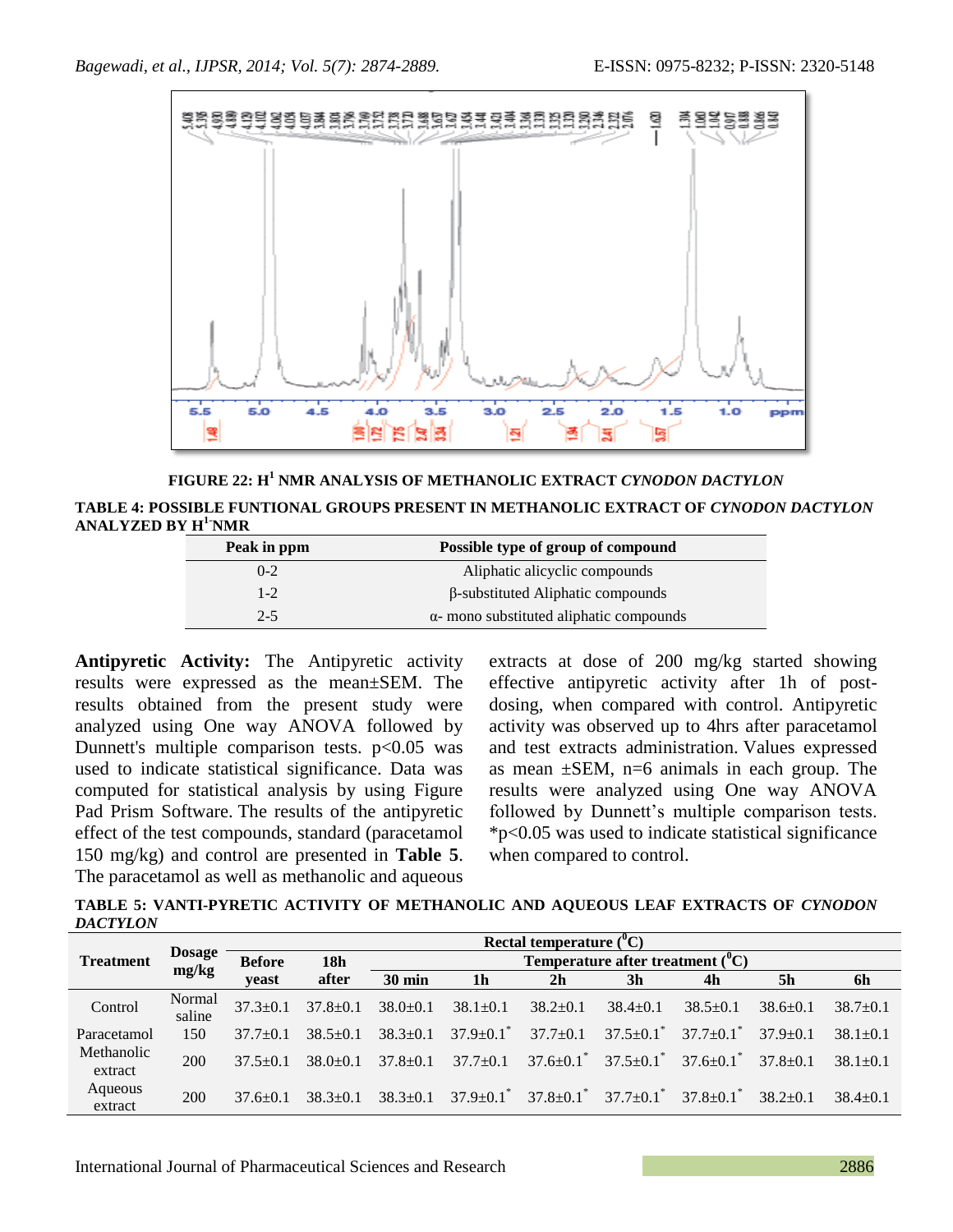**DISCUSSIONS:** Plants have provided a source of inspiration for novel drug compounds as plants derived medicines have made significant contribution towards human health . Phytomedicine can be used for the treatment of diseases as is done in case of Unani and Ayurvedic system of medicines or it can be the base for the development of a medicine, a natural blueprint for the development of a drug  $33$ . Plants are important source of potentially useful structures for the development of new chemotherapeutic agents. The first step towards this goal is the *in vitro* antibacterial activity assay <sup>34</sup>. Many reports are available on the antiviral, antibacterial, antifungal and anti-inflammatory properties of plants. . Some of these observations have helped in identifying the active principle responsible for such activities and in the developing drugs for the therapeutic use in human beings. In Present study, not many reports are available on the Antipyretic Properties of

*Cynodon dactylon* plant is used for developing commercial formulations. Hence, the present study establishes the Antipyretic and Antimicrobial activity of different extracts of *Cynodon dactylon* plant in models used. From the above results, phytochemical screening has shown presence of many secondary metabolites in different extracts of *Cynodon dactylon.* The potent activity of Antimicrobial and Antipyretic activity may be attributed to the presence of many secondary metabolites. Many of these phytochemicals screened are known to show medicinal as well as physiological activity  $35$ . The increase of antibiotic resistance of microorganism to conventional drugs has necessitated the search for new efficient and cost effective ways for the control of infectious diseases. Many reports show the effectiveness of traditional herbs against microorganisms as a result plants have become one of the bases of modern medicine  $36$ .

Antipyretic activity of *Cynodon dactylon* plant extracts, both extracts markedly decreased the rectal temperature of pyretic rats. This postulation is supported by the antipyretic effect of the extract, evidenced by its impact on the pathogenic fever induced by the administration of a yeast injection.

Its etiology includes production of prostaglandins in central nervous system, which is the final

common pathway responsible for fever induction <sup>37</sup>. Inhibition of prostaglandin synthesis could then be the possible mechanism of antipyretic actions of these extracts as that of paracetamol  $38$ . Thus the present study concludes that the methanolic and aqueous extracts have antipyretic activity in animals at the dose of 200 mg/kg.

According to authors  $39$  HPLC fingerprinting is the best way for chemical characterization. HPLC profile differentiation is one such important and powerful procedure which has often employed for this purpose. Each and every metabolite has a specific role and functions in harmony with other metabolites within the organizational framework of cells in the defence mechanism of the plants  $40$ .

The  $H^1$ -NMR analysis of the methanol extract of *Cynodon dactylon* showed presence of aliphatic group of compounds which might be responsible for the bioactive properties of the plant extract. Indeed, NMR spectroscopy is by far the most powerful spectroscopic techniques for obtaining detailed structural information about organic compounds in solution. The data generated from the experiment have provided the chemical basis for bioactivity and the therapeutic use of *Cynodon dactylon* for various ailments.

**CONCLUSION:** The medicinal plants appear to be rich in secondary metabolites, widely used in traditional medicine to combat and cure various ailments. Antibacterial and antipyretic efficacy shown by this plant provides a scientific basis and thus, validates their traditional uses as homemade remedies. Isolation and purification of different phytochemicals may further yield significant antibacterial agents. The present findings suggest that, the plant widely available all over the world, could be a prominent source of medicinally important natural compounds.

**ACKNOWLEDGMENT:** We Acknowledge Vision Group on Science and Technology Department of Information Technology, Biotechnology and Science & Technology, Science Projects in College Education (SPiCE / (SSP-UG)), Government of Karnataka for funding the project. Authors are thankful to B. V Bhoomaraddi College of Engineering & Technology, Hubli, Karnataka, India for providing necessary facilities to carry out this study.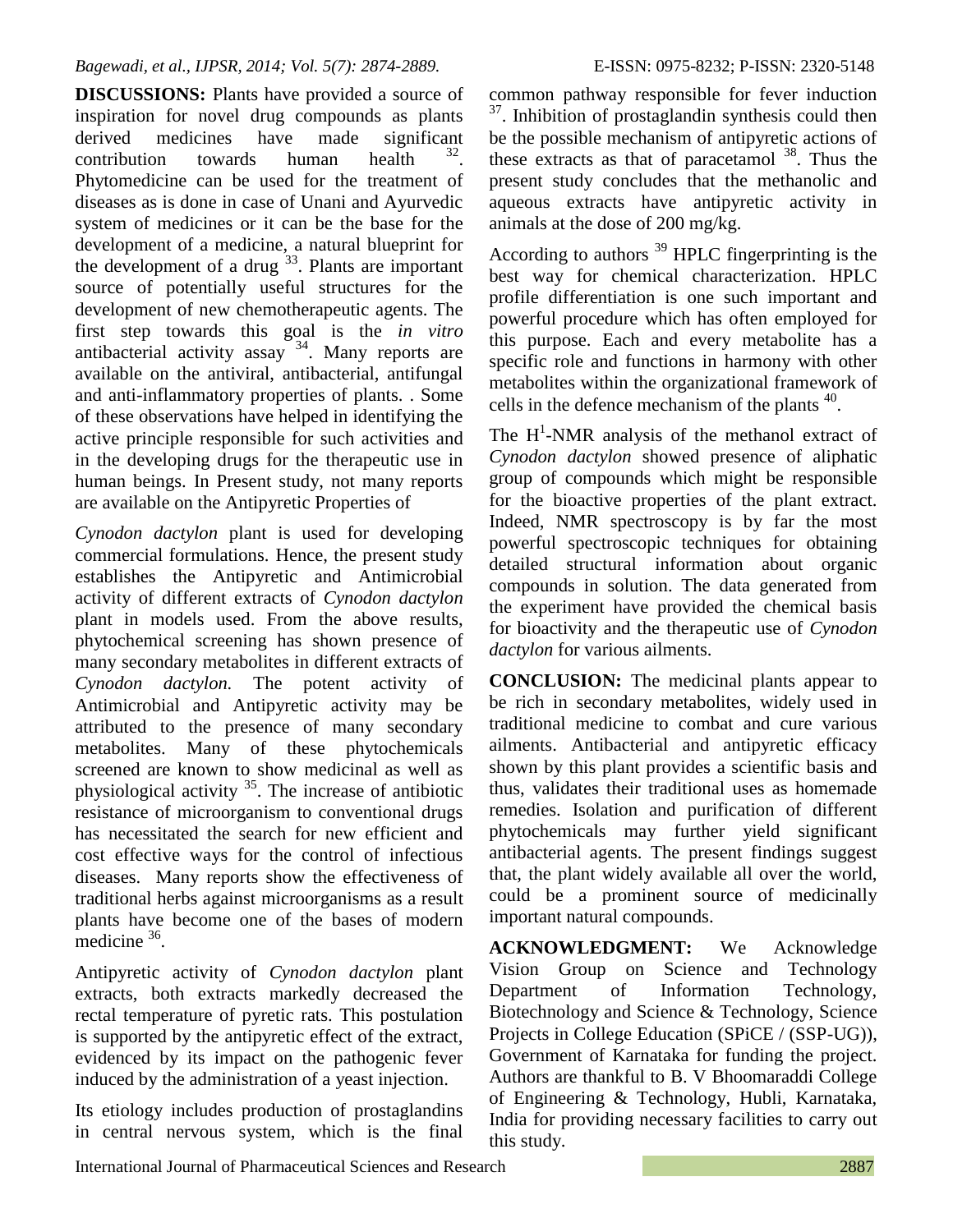#### **REFERENCES:**

- 1. N. Savithramma, M. Ling Rao and S. Ankanna: Preliminary Phytochemical Screening of Some Important Medicinal Plants. Middle-East Journal of Scientific Research 2012; 2-1:139-145.
- 2. N. Md. Azmathullah, M. Asrar Sheriff and A.K. Sultan Maiden: Phytochemical Screening of *Calotropis procera*  Flower Extracts and their Bio-Control Potential on *Culex sp.* Mosquito Larvae and Pupae. International Journal of Pharmaceutical & Biological Archives 2011; 26:1718- 1721.
- 3. N. Savithramma, M. Linga Rao and D. Suhrulatha: Screening of Medicinal Plants for Secondary Metabolites. Middle-East Journal of Scientific Research 2011; 8(3):579-584.
- 4. Solanki R.: Some medicinal plants with antibacterial activity. International Journal of Comprehensive Pharmacy 2010 1(4):1-4.
- 5. Dahiru, D, William, E.T. and Nadroi M.S: Protective effects of Ziziphus mauritiana leaf extract on carbon tetrachloride-induced liver injury. African Journal Biotechnology 2005; 4(10):1177-1179.
- 6. S.K Singh, P.K Rai, S Mehta, R.K Gupta and G Watal: Curative effect of *Cynodon dactylon* against STZ induced hepatic injury in diabetic rats. Indian Journal Clinical Biochemistry 2009; 24:410-413.
- 7. K.K. Kritikar and B.D. Basu: Indian Medicinal Plants (Cynodon dactylon). International Book Distributors, Second Edition 1980.
- 8. Duke. J: Handbook of Energy Crops. Purdue University 1995.
- 9. Chellaiah Muthu, Marriappan Ayyanar, Nagappan Raja and Savarimuthu Ignacimuthu: Medicinal plants used by traditional healers in Kancheepuram District of Tamil Nadu India. Journal of Ethnobiology and Ethnomedicine 2006; 2(43):1–10.
- 10. Abhishek B, Anita Thakur: Anthelmintic activity of Cynodon dactylon. Journal of Pharmacognosy and Phytochemistry 2012 1(3):1-3
- 11. Vipin Kumar Garg and Sarvesh Kumar Paliwal: Anti-Inflammatory activity of aqueous extract of *Cynodon dactylon*. International Journal Pharmacology 2011; 7(3):370-375.
- 12. Deepak Bharti, Pradnya Jagtap, vaishali Undale and Ashok Bhosale: Aerial parts of Aqueous extract of *Cynodon dactylon* shows hypotensive effect in high fructose treated Wistar rats. International Journal of Research in Pharmaceutical and Biomedical Sciences 2012; 3(2):591.
- 13. [Auddy B,](http://www.ncbi.nlm.nih.gov/pubmed?term=Auddy%20B%5BAuthor%5D&cauthor=true&cauthor_uid=12648805) [Ferreira M,](http://www.ncbi.nlm.nih.gov/pubmed?term=Ferreira%20M%5BAuthor%5D&cauthor=true&cauthor_uid=12648805) [Blasina F,](http://www.ncbi.nlm.nih.gov/pubmed?term=Blasina%20F%5BAuthor%5D&cauthor=true&cauthor_uid=12648805) [Lafon L,](http://www.ncbi.nlm.nih.gov/pubmed?term=Lafon%20L%5BAuthor%5D&cauthor=true&cauthor_uid=12648805) [Arredondo](http://www.ncbi.nlm.nih.gov/pubmed?term=Arredondo%20F%5BAuthor%5D&cauthor=true&cauthor_uid=12648805)  [F,](http://www.ncbi.nlm.nih.gov/pubmed?term=Arredondo%20F%5BAuthor%5D&cauthor=true&cauthor_uid=12648805) [Dajas F,](http://www.ncbi.nlm.nih.gov/pubmed?term=Dajas%20F%5BAuthor%5D&cauthor=true&cauthor_uid=12648805) [Tripathi PC,](http://www.ncbi.nlm.nih.gov/pubmed?term=Tripathi%20PC%5BAuthor%5D&cauthor=true&cauthor_uid=12648805) [Seal T](http://www.ncbi.nlm.nih.gov/pubmed?term=Seal%20T%5BAuthor%5D&cauthor=true&cauthor_uid=12648805) and [Mukherjee B.](http://www.ncbi.nlm.nih.gov/pubmed?term=Mukherjee%20B%5BAuthor%5D&cauthor=true&cauthor_uid=12648805): Screening of antioxidant activity of three Indian medicinal plants, traditionally used for the management of neurodegenerative diseases. Journal of Ethnopharmacol 2003; 84:131-138.
- 14. Yesilada E, Sezik E, Honda G, Takaishi Y, Takeda, Y and Tanaka T: Traditional medicine in Turkey IX: Folk medicine in north-west Anatolia. Journal of Ethnopharmacol 1999; 64:195–210.
- 15. Biswas TK and Mukherjee B: Plant medicines of Indian origin for wound healing activity. International Journal of Lower Extremity Wounds 2003; 2:25-39.
- 16. Santosh Kumar Singh, Prashant Kumar Rai, Shikha Mehta, Rakesh Kumar Singh and Geeta Watal: Assessment of Anti diabetic Potential of Cynodon dactylon extract in Streptozocin diabetic rats. 2009; 24-4*.*
- Nazemiyeh, Moslem Najafi, Ali Kharazmkia and Nasrin Maleki-Dizaji: Protective effects of hydroalcoholic extract from rhizomes of Cynodon dactylon (L.) Pers. on compensated right heart failure in rats. BMC Complementary Alternative Medecine 2009; 9:28.
- 18. M Najafi, H Ghavimi, A Gharakhani and A Garjani: Effects of hydroalcoholic extract of Cynodon dactylon (L.) pers. on ischemia/reperfusion-induced arrhythmias. DARU Journal of Pharmaceutical Sciences 2008: 16(4):233-238.
- 19. Magadi R Gurudeva: Botanical and vernacular name of South Indian Plants. Divyachandra prakashan*, Bangalore*, 144, 2001.
- 20. Theodore Cooke, Bishen Singh and Mahendra pal Singh: The Flora of Presidency of Bombay*,* Dehardun*,* 2: 1032- 1083, 1908.
- 21. Kaleeswaran B, Ilavenil S. and Ravikumar S: Screening of Phytochemical properties and Antibacterial Activity of *Cynodon Dactylon L.* International Journal of Current Research 2010; 3:083-088.
- 22. S. De, Y. N. Dey and A. K. Ghosh: Phytochemical Investigation and Chromatography Evaluation of the different Extracts of Tuber of *Amorphaphallus Paeoniifolius* (Araceae). International Journal of Pharmaceutical and Biomedical Research 2010*;* 1(5):150- 157.
- 23. Pius O. Ukoha, Egbuonu A. C. Cemaluk, Obasi L. Nnamdi and Ejikeme P. Madus: Tannins and other phytochemical of the *Samanaea saman* pods and their antimicrobial activities. African Journal of Pure and Applied Chemistry 2011; 5(8):237-244.
- 24. Majumdar, S.H, Chakraborthy G.S, Kulkarni K.S: Medicinal Potentials of Semecarpus anacardium Nut- A review. Journal of Herbal Medicine & Toxicology 2008; 2(2):9-13.
- 25. Fazel Shamsa, Hamidreza Monsef, Rouhollah Ghamooshi and Mohammadreza Verdian-rizi: Spectrophotometric determination of total alkaloids in some Iranian medicinal plants. Thai Journal of Pharmaceutical Sciences 2008; 32:17-20.
- 26. Mohamad Asif, S.H.Ansari, Md.Rafiul Haque and Nazia Kalam: Estimation of Phenolic, Flavonoid contents and Antioxidant activity in nut galls of *Quercus infectoria* Olivier. Journal of Pharmacy Research 2012; 5(7):3855- 3857.
- 27. Rabe T and Van Staden J: Isolation of an Antibacterial Sesquiterpenoid from *Warburgia salutary*. Journal of Ethanopharmocology 1997; 73:171-174.
- 28. P.B.Mallikharjuna, L.N.Rajanna, Y.N. Seetharam and G.K.Sharanabasappa: Phytochemical Studies of *Strychnos potatorum* L.f. A Medicinal Plant. Journal of Chemistry 2007; 24:510-518.
- 29. Silverstein RM, Webster FX, Kiemle DJ: Proton NMR spectrometry and Spectrometric identification of organic compounds. John Wiley and Sons, Seventh edition 2005, 127-204.
- 30. R. A. Turner: Screening method in Pharmacology. Academic Press, New York & London 1965, 298.
- 31. O. O. Igbinosa, E. O. Igbinosa and O. A. Aiyegoro: Antimicrobial activity and phytochemical screening of stem bark extracts from *Jatropha curcas* (Linn). African Journal of Pharmacy and Pharmacology 2009; 3(2):058- 062.
- 32. Suresh K, Deepa P, Harisaranraj R and Vaira Achudhan V: Antimicrobial and Phytochemical Investigation of the Leaves of *Carica papaya* L., *Cynodon dactylon* (L.) Pers.*,*